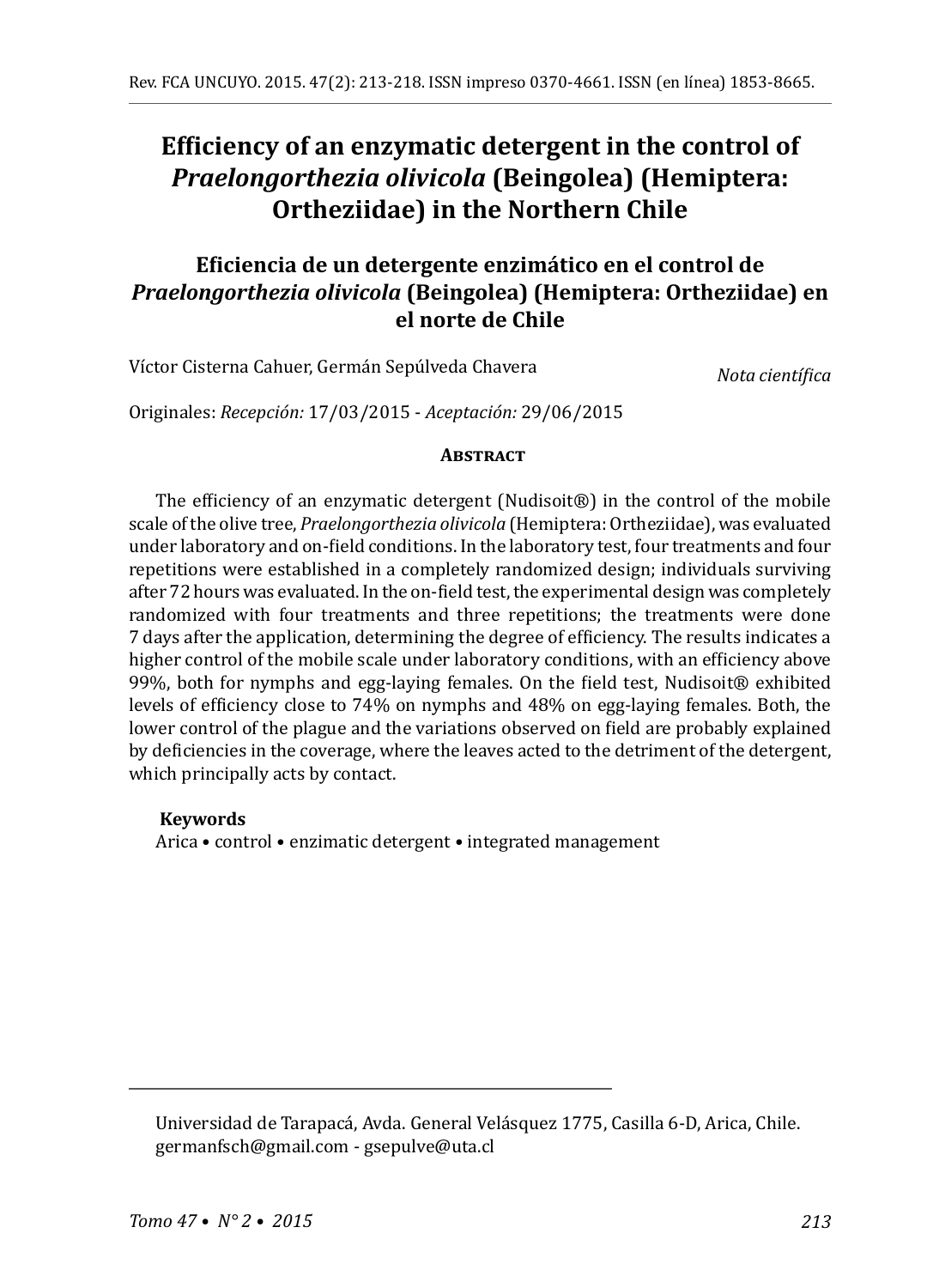#### **Resumen**

Se evaluó la eficacia de un detergente enzimático (Nudisoit ®) en el control de la "conchuela blanca móvil del olivo", *Praelongorthezia olivicola*, en condiciones de laboratorio y campo. En las pruebas de laboratorio, se establecieron cuatro tratamientos y cuatro repeticiones en un diseño completamente aleatorio; se evaluaron individuos sobrevivientes a los tratamientos después de 72 horas. En las pruebas de campo, el diseño experimental fue completamente aleatorio con cuatro tratamientos y tres repeticiones; los tratamientos se evaluaron 7 días después de establecido el ensayo, determinando el grado de eficacia. Los resultados indican un control más alto de la conchuela móvil en condiciones de laboratorio, con una eficacia superior al 99%, tanto para ninfas como para hembras oviponentes. En las pruebas de campo, el detergente enzimático presentó niveles de eficacia cercanos al 74% sobre ninfas y a 48% en hembras oviponentes. Tanto el menor control de la plaga y las variaciones observadas en campo, probablemente se expliquen por deficiencias en el cubrimiento, donde el follaje actuó negativamente sobre el detergente, que actúa principalmente por contacto.

#### **Palabras clave**

Arica • control • detergente enzimático • manejo integrado

### **INTRODUCTION**

In Chile, mobile scale of olive trees, *Praelongorthezia olivicola*, is categorized as an occasional plague. Nonetheless, in olive trees from Azapa Valley, this insect is transformed into a serious plague (2), being recurrent and hard to be controlled.

Trophic and reproductive conditions of this Coccoidea include 45 species of host plants (13). Its attack gradually weaken the trees, thus drastically reducing the productive capacity of the orchard.

The conventional control with broadspectrum insecticides is not effective to solve the problem, because not only eliminate beneficial insects, but also alter the agroecosystem balance (12). In this sense, *Syphoninus phyllirae* was reported in the north of Chile (3) with a relative abundance similar to informed in Argentina (7). Among the most widely used toxic products, dimethoate and methomyl they are frequently mentioned. Their continuous use has contributed to the development of resistance (11), specially against the latest product. This results in a steady increase in dose with the subsequent selection of the fittest individuals in the population.

To the date, detergents used to combat pests have yielded erratic results. These products act by contact, as their molecules penetrates the insect cuticles to tear appart the cellular membrane (4, 15).

The surface tension decreases by the mix of water and detergent allows the chemical penetrates through the spiracles, oxygen availability is reduced and insect death occurs (6, 14). Furthermore, during the application, a mechanical effect occurs that helps the insects off plants attached (10, 5).

Prado *et al*. (2003) recommend the use of dish-washer detergents at 0.5% for the control of the mobile scale of olive trees; especially during the most susceptible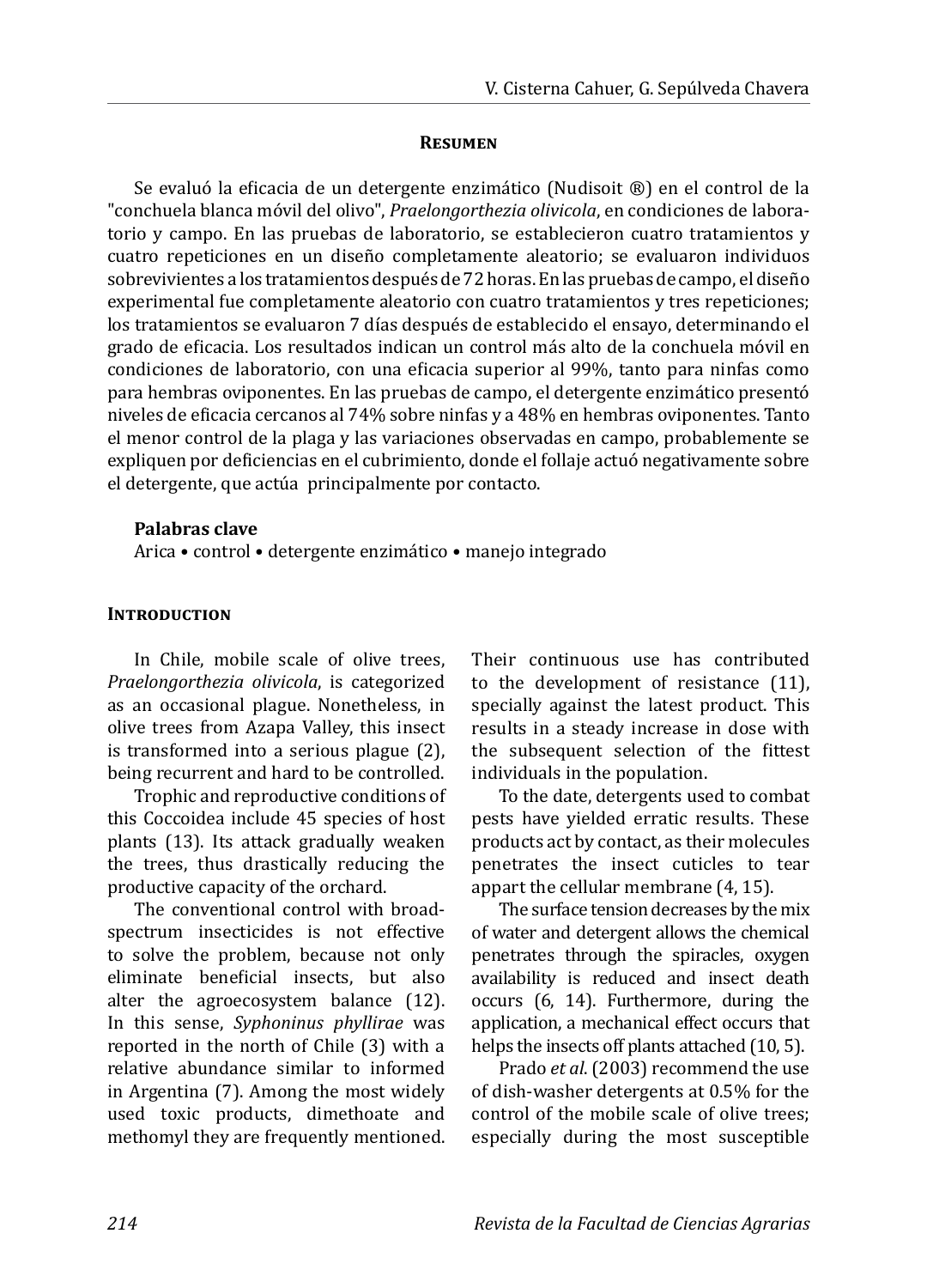stages (first and second nymphal stages). Treatments using summer mineral oils (1.5%) and anionic detergents are also recommended (13).

The agriculture enzymatic detergent (Nudisoit®) is a mix of non-ionic tensioactive plus a protein and a chitin degrader enzymatic complex, recently introduced in the market. It may present biocide action due to the presence of proteins and enzymes. It acts by contact and does not generate residues; it is recommended for clean agriculture.

Both, since controlling the mobile scale of olive trees appears as highly difficult and having an environment-friendly alternative appears as necessary, this work had the objective of assessing the efficiency of the enzymatic detergent Nudisoit® in the control of nymphal state and egg-laying females of *P. olivicola* under laboratory and on-field conditions in Azapa Valley.

### **Materials and Methods**

To determine the efficiency of the enzymatic detergent Nudisoit®, two trials were developped; one under laboratory conditions and another under on-field conditions.

### **Laboratory trial**

Two 12-15 cm long branches of olive tree, infested by *P. olivicola* were sprayed with a hand sprayer at a distance of 40 cm. Afterwards, they were placed inside a 1L glass flask with ventilation.

The experiment was based on a completely randomized design, including four treatments and four repetitions. Treatments were T0: Control (distilled water); T1: Nudisoit® 100 g∙HL-1; T2: Nudisoit® 150 g∙HL-1 and T3: methomyl (Balazo®90 SP) 0.6 g∙L-1.

Counting was carried out 72 hours after spraying. Survival of individuals was evaluated (live nymphs and egg-laying<br>females) using a stereo magnifier females) using a stereo (Nikon model 211538).

## **On-field trial**

In a 70-year-old olive field, located at kilometer 11.5 in Azapa Valley, intensely attacked by all stages of *P*. *olivicola*.

A completely randomized experimental design consisting of 4 treatments and 3 repetitions was applied.

Treatments were T0: Control (water); T1: methomyl (Balazo® 90 SP) 0.6 g∙L-1; T2: Nudisoit® 100 g∙HL-1; and T3: Nudisoit® 150 g∙HL-1. Branches were sprinkled by means of a 100 L sprayer, commercial brand Lévera, having a Mitra® spray nozzle, 2 mm in diameter beak and a work pressure of 240 pound∙inch-2.

Evaluations were carried out 7 days after spraying, using a stereo magnifier (Nikon, model 211538).

### **Individuals survival criterion and statistical analysis**

Those individuals reacting when mechanically stimulated on the lower posterior part of the abdomen, by lifting their back limbs onto the air, were considered as living. Those individuals lacking movement were considered as dead.

Forty egg-laying females and 80nymphs were counted on three leaves coming from two 12-15 cm long twigs by experimental unit. Parasite females were not considered.

To appraise the efficiency degree the criterion defined by Abbott (1925) was applied:

## *Efficiency degree* (°)= $C-T/C*100$ ,

### where

- C= number of living individuals on the control
- T= number of living individuals in the treatment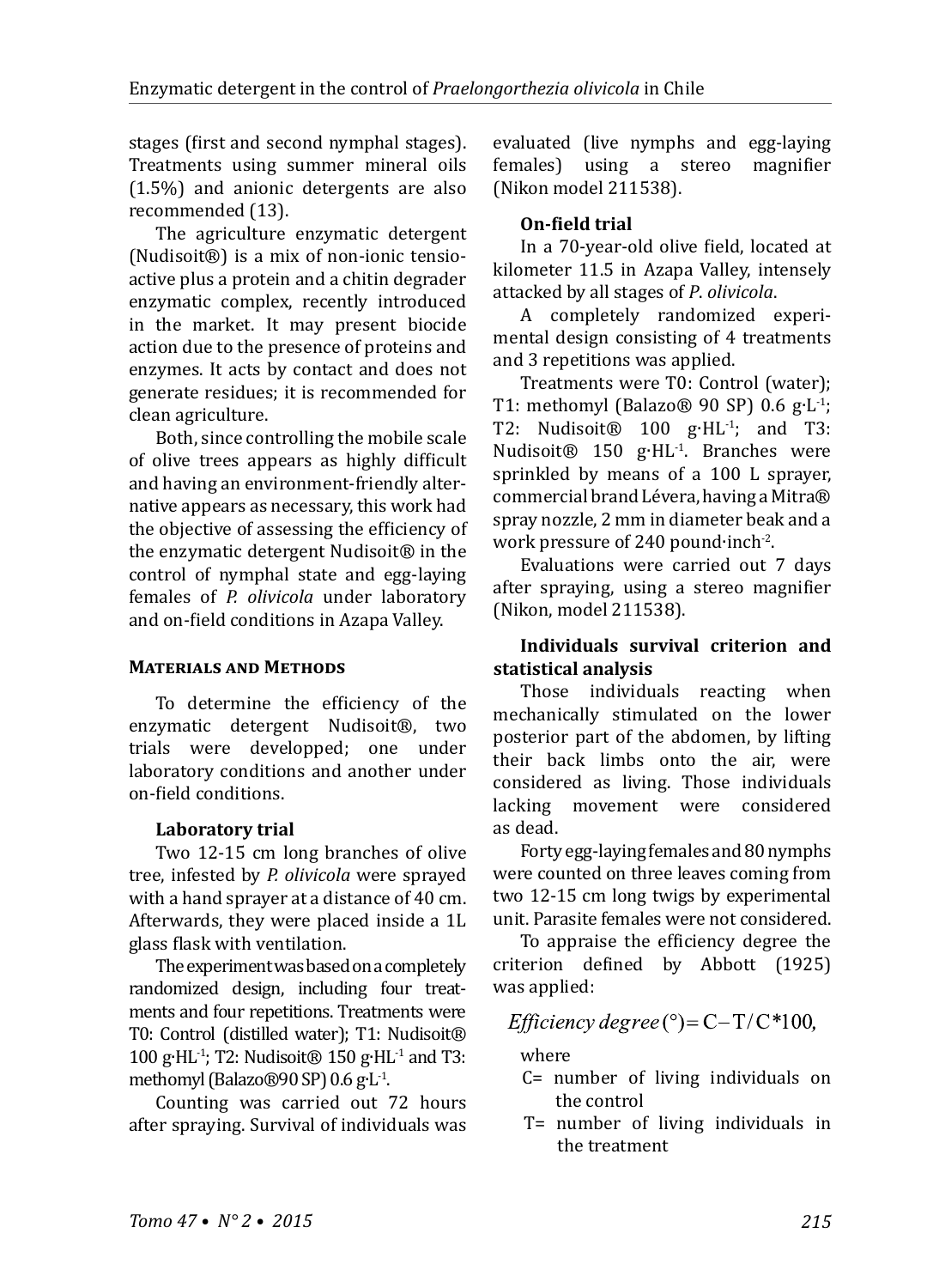Data obtained as percentage were transformed into Bliss degrees (arcsine Vx/100), before being submitted to the variance analysis and means separation tests for treatments (Tukey Test at a confidence level of 5%).

### **Results and Discussion**

### **Laboratory trial**

Seventy two hours after application, treatments T2 and T1 showed 99.68% and 99.38% of control, expressed as dead nymphs; whereas, T3 presented 16.93% and T0 showed 0.31% (table 1).

Regarding egg-laying females, the treatment T1 presented 100% mortality after 3 days; followed by T2 with 99.38%, though without statistical differences between them. T3 presented 25.78% of mortality and T0 showed 0.625% of efficiency.

Efficiency of methomyl (Balazo®90SP), *in vitro*, was low for a product possessing a high *knock*-*down* effect; which suggests the presence of a resistant population.

Nudisoit®, in doses of 150 g∙HL-1 (T2) and 100 g∙HL-1 (T1), presented a higher efficiency level over *P*. *olivicola*, probably due to wider foliage coverage, since this enzymatic detergent preferably acts by direct contact with the insect.

The dish detergent Quix®, evaluated in concentrations of 1; 1.5 and 2.0%, demonstrated mortality over 93% on juvenile stages of olive tree mobile scale 48 hours after application (8).

### **On-field trial**

Treatments T3, T1 and T2 (table 1) registered 88.18%, 86.4% and 74.96% of efficiency over nymphs -respectivelywithout presenting statistical differences among them. Unlike the other treatments, the control presented 1.67% of mortality.

For egg-laying females, the treatment T1 (Balazo® 90 SP) presented 89.25% of efficiency; followed by T3 with 63.25 % and T2 with 48.25%. Mortality for the control treatment was null (0% of efficiency).

**Table 1.** Efficiency of 4 treatments in the control of nymphs and egg-laying females of *P. olivicola* under laboratory conditions, 72 h post-application and on-filed, 7 days postapplication. Azapa, Chile, December 2014.

**Tabla 1.** Eficiencia de 4 tratamientos en el control de ninfas y hembras oviponentes de *P. olivicola* bajo condiciones de laboratorio, 72 h post-aplicación y en campo, 7 días post-aplicación. Azapa, Chile, Diciembre 2014.

| Efficiency (% of control)              |                    |                       |                   |                       |
|----------------------------------------|--------------------|-----------------------|-------------------|-----------------------|
|                                        | Laboratory         |                       | On fiel           |                       |
| <b>Treatment</b>                       | <b>Nymphs</b>      | Egg-laying<br>females | <b>Nymphs</b>     | Egg-laying<br>females |
| T0 (Control)                           | 0.31c              | 0.63c                 | 1.67 <sub>b</sub> | 0.00c                 |
| T1 (Nudisoit® $150$ gL <sup>-1</sup> ) | 99.38 a            | 100a                  | 86.40 a           | 89.25 a               |
| T2 (Nudisoit® $100$ gL <sup>-1</sup> ) | 99.68 a            | 99.38 a               | 74.96 a           | 48.25 b               |
| T3 (methomyl)                          | 16.93 <sub>b</sub> | 25.78 b               | 88.18 a           | 63.25 <sub>b</sub>    |

Values followed by the same letter indicate statistical equality according to Tukey Test ( $p = 0.05$ ). Valores seguidos por la misma letra indican igualdad estadística de acuerdo con el Test de Tukey ( $p = 0.05$ ).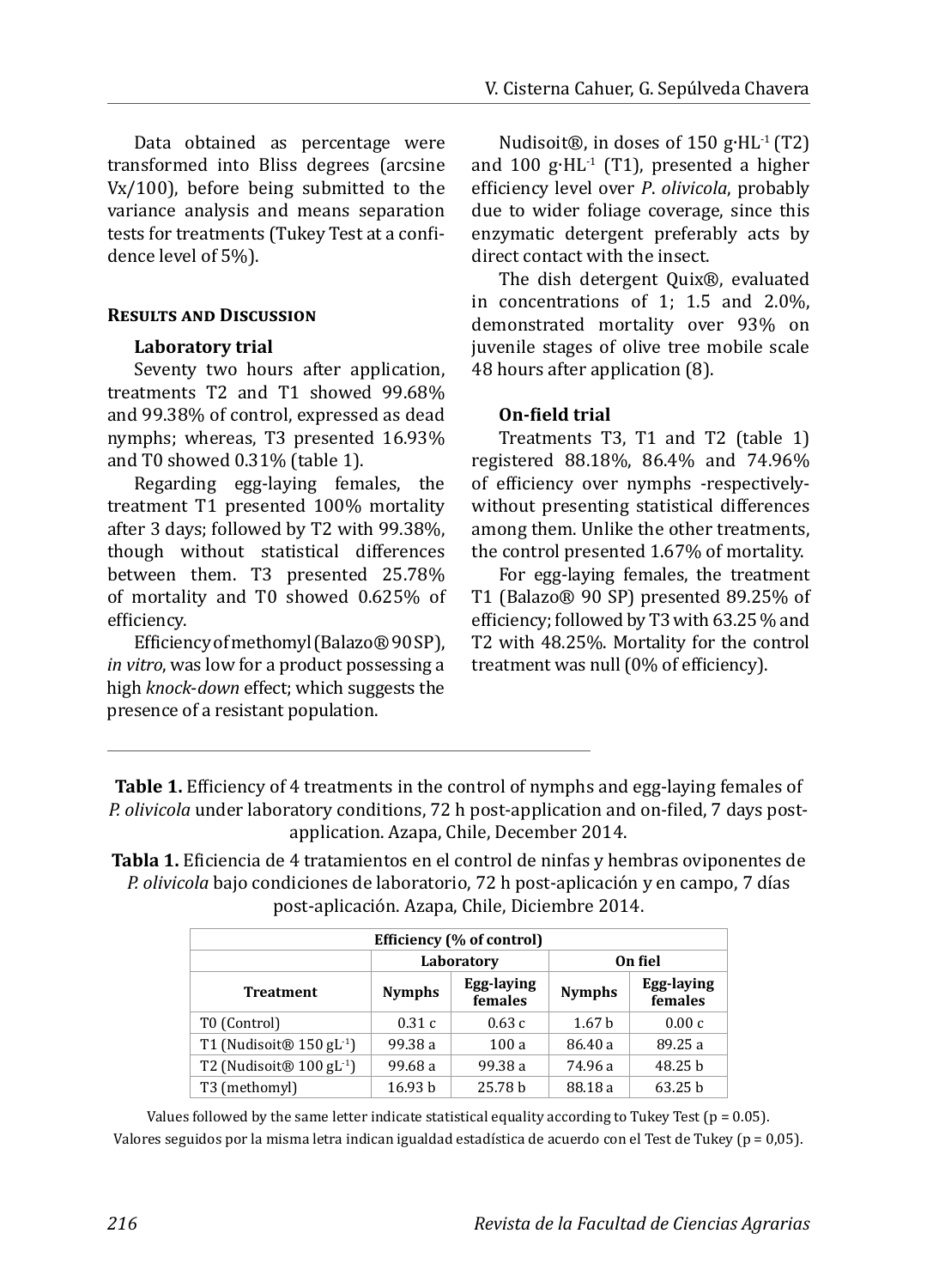Treatments T1, T3 and T2 did not present statistical differences among them; though they showed differences regarding the control treatment.

Over nymphs under on-field conditions, the enzymatic detergent Nudisoit® -in both doses- (150 and 100 g∙HL-1) presented no statistical differences with the insecticide methomyl. Over egg-laying females, the doses 150 and 100 g∙HL-1 presented no statistical difference; though they presented difference with methomyl, which showed higher effect 7 days after spraying. This is explained when considering failures in foliage coverage.

Under on-field conditions, the detergent Quix® (1.5%) showed 86.1% of mortality of *P. olivicola* nymphs 48 h after application (8).

The results of *in vitro* and on-field assessments allow us to point out that the enzymatic detergent Nudisoit® presents high efficiency regarding the control of nymphs and adults of *P*. *olivicola*; this effect is highly dependent on liquid covering and spraying efficiency. It is necessary to effectively cover the plague to achieve efficiency levels comparable to an insecticide product.

#### **References**

- 1. Abbott, W. S. 1925. A method of computing the effectiveness of an insecticide. J. Econ. Entomol. 18: 265-267.
- 2. Artigas, J. N. 1994. Entomología económica. Insectos de interés agrícola, forestal, médico y veterinario (nativos, introducidos y susceptibles de ser introducidos). Ediciones Universidad de Concepción-Chile. Vol. I. 1126 p.
- 3. Bobadilla Guzman, D.; Cerda Hernandez, C.; Salvatierra Martínez, R.; Sepúlveda Chavera, G. F. 2014. *Siphoninus finitimus* Silvestri (Hemiptera: Aleyrodidae), "mosquita blanca del olivo" en Arica-Chile. Revista de la Facultad de Ciencias Agrarias. Universidad Nacional de Cuyo. Mendoza. Argentina. 46(1): 235-239.
- 4. Cranshaw, W. S. 2001. Insect control: soaps and detergents. Available at http://www.ext. colostate.edu/PUBS/insect/05547.html. (Accessed 12 December 2014).
- 5. Curkovic, T.; Araya, J. E. 2004. Acaricidal action of two detergents against *Panonychus ulmi* (Koch) and *Panonychus citri* (McGregor) (Acarina:Tetranychiidae) in the laboratory. Crop protection. 23(8): 731-733.
- 6. Mare, P. 1988. The safe and effective use of pesticides. Pesticide application compendium. University of California, Division of Agriculture and Natural Resources. Publication. 3324: 87-88.
- 7. Pedemonte, M. L.; Bruno, M. A.; Grilli, M. P. 2013. Comparación a campo de distintos cultivares de olivo (*Olea europaea* L.) como hospedadores de *Siphoninus phillyreae* (Haliday)\*. Revista de la Facultad de Ciencias Agrarias. Universidad Nacional de Cuyo. Mendoza. Argentina. 45(1): 137-144.
- 8. Pizarro, G. 2000. Evaluación de tres productos biorracionales en el control de *Orthezia olivicola*  Being., conchuela móvil, en olivos (*Olea europaea*) cv. Azapa. Memoria Ing. Agrónomo, Facultad de Ciencias Silvoagropecuarias, Universidad Mayor. 139 p.
- 9. Prado, E.; Larraín, P.; Vargas, H.; Bobadilla, D. 2003. Plagas del olivo, sus enemigos naturales y manejo. Colección libros INIA N° 8. Chile. 74 p.
- 10. Ripa, R.; Rodríguez, F. 1999. Plagas de cítricos, sus enemigos naturales y manejo. Colección libros INIA N° 3. Chile. 151 p.
- 11. Sepúlveda, G.; Vargas, H.; Bobadilla, D.; Cajías, E.; Gallo, P. 2010. Protocolos de manejo de plagas bajo criterios de producción limpia en olivo, p. 83-105. *En:* Villavicencio, P.; Tapia, F. 2010. Formulación de sistemas de producción limpia para los principales cultivos del Valle de Azapa. Proyecto Innova Chile de Corfo. Arica, Chile, Instituto de Investigaciones Agropecuarias. Boletín INIA N° 215. 140 p.